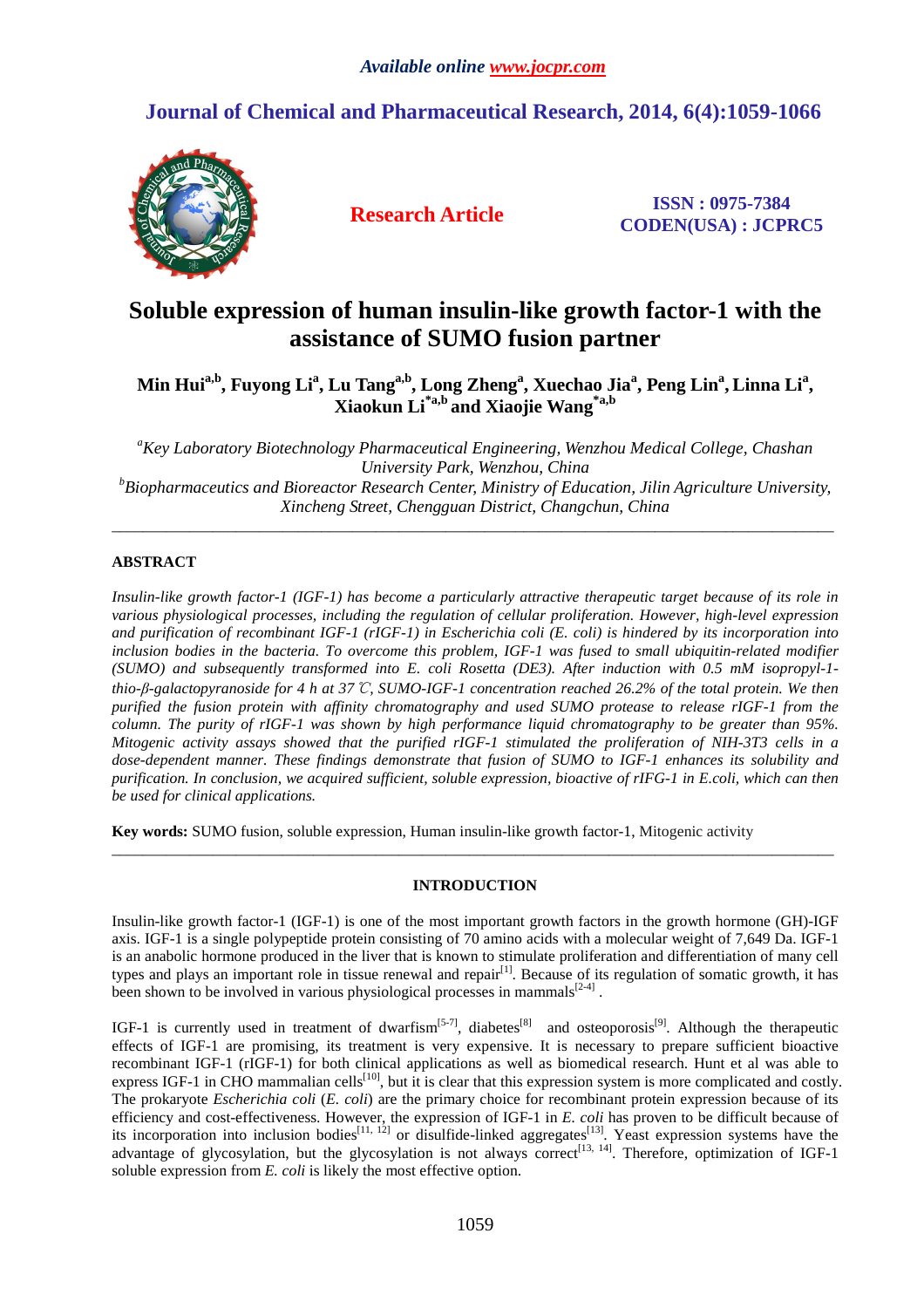Recently, small ubiquitin-related modifier (SUMO) has become an effective biotechnological tool as a fusion system to enhance the soluble expression of proteins and decrease proteolysis degradation<sup>[15, 16]</sup>. After purification, SUMO is enzymatically cleaved from the desired protein by SUMO C-terminal hydrolases-isopeptidases<sup>[15]</sup> Various proteins, such as SARS virus protein<sup>[17]</sup>, MMP13<sup>[18]</sup>, EGF<sup>[16]</sup>, metallothionein<sup>[19]</sup>, KGF2<sup>[20]</sup>, and FGF21<sup>[21]</sup>, have been successfully expressed and purified using this fusion strategy.

*\_\_\_\_\_\_\_\_\_\_\_\_\_\_\_\_\_\_\_\_\_\_\_\_\_\_\_\_\_\_\_\_\_\_\_\_\_\_\_\_\_\_\_\_\_\_\_\_\_\_\_\_\_\_\_\_\_\_\_\_\_\_\_\_\_\_\_\_\_\_\_\_\_\_\_\_\_*

Therefore, in this study we aimed to acquire a kind of soluble and more economical recombinant IGF-1 by fusing SUMO to human IGF-1 protein in *E. coli.*

## **EXPERIMENTAL SECTION**

### **Reagents**

Restriction enzymes, DNA polymerase, were purchased from Dalian Takara Co. Ltd (Dalian, china). All primers were synthesized by Beijing BGI Co. Ltd (Beijing, China). The pUC-57 vector containing human IGF-1 cDNA sequence was purchased from Proteintech Group Inc. (WuHan, China). DEAE-Sepharose Fast F, Ni-NTA and Sephadex G-25 were obtained from GE Health (Piscataway, U.S.A). Methylthiazoletetrazolium (MTT) and Dulbecco's modified Eagle's medium (DMEM) was purchased from Sigma-Aldrich (St. Louis, U.S.A). Fetal bovine serum was purchased from Hyclone (Los Angeles, U.S.A). Polyclonal mouse anti-IGF-1 antibody was purchased from Santa Cruz Biotechnology (Santa Cruz, CA, USA).

#### **Construction of the Protein Expression Vector**

The strategy for the construction of two kinds of rIGF-1 recombinant plasmid is illustrated in Figure 1. First, we amplified the histidine-SUMO fusion gene (SUMO fused to a histidine tag) from the pET-28a-SUMO plasmid using S1 and S2 as the forward primer and reverse primer, respectively. Second, the IGF-1 gene (GenBank accession NO: CAA01954.1) was obtained from the pUC-57 plasmid using I1 and I3 as the forward and reverse primer pair. Finally, using the recovery fragments as the templates, the full-length fusion gene was amplified using S1 as the forward primer and I3 as the reverse primer. This amplicon was digested with Nde I and BamH I and then ligated into previously digested pET3c to create the SUMO-IGF-1 fusion protein expression vector: pET3c-SUMO-IGF-1.



**Fig. 1 Schematic illustration of the generation of SUMO-IGF-1 and IGF-1. From cDNAs comprising human IGF-1 and SUMO, five primers were designed and synthesized. As shown in Fig. 1, SUMO-IGF-1 and IGF-1 were generated by PCR. The detailed steps are provided in the "Material and methods". Briefly, IGF-1 and SUMO were amplified using PCR, from which SUMO-IGF-1 was further amplified in a second round of PCR. The final IGF-1 and SUMO-IGF-1 constructs were digested and ligated into the pET-3C expression** 

The second IGF-1 recombinant plasmid was generated by amplifying the IGF-1 gene without fusion to SUMO using I2 as the forward primer and I3 as the reverse primer. The amplicon was digested with Nde I and BamH I and then ligated into previously digested vector pET3c to create the IGF-1 fusion protein expression vector: pET3c-IGF-1. Automated DNA sequencing was performed to confirm the accuracy of the inserted DNA segment.

## **Expression and soluble screening of IGF-1 in E. coli**

The two IGF-1 expression vectors constructed above were transformed into competent Rosetta (DE3) cells. The transformants were grown in 5 mL Luria broth (LB) medium containing 100  $\mu$ g/mL ampicillin at 37°C. When the OD600 reached 0.8, isopropyl-thio-β-galactopyranoside (IPTG) was added to a final concentration of 0.5 mM. The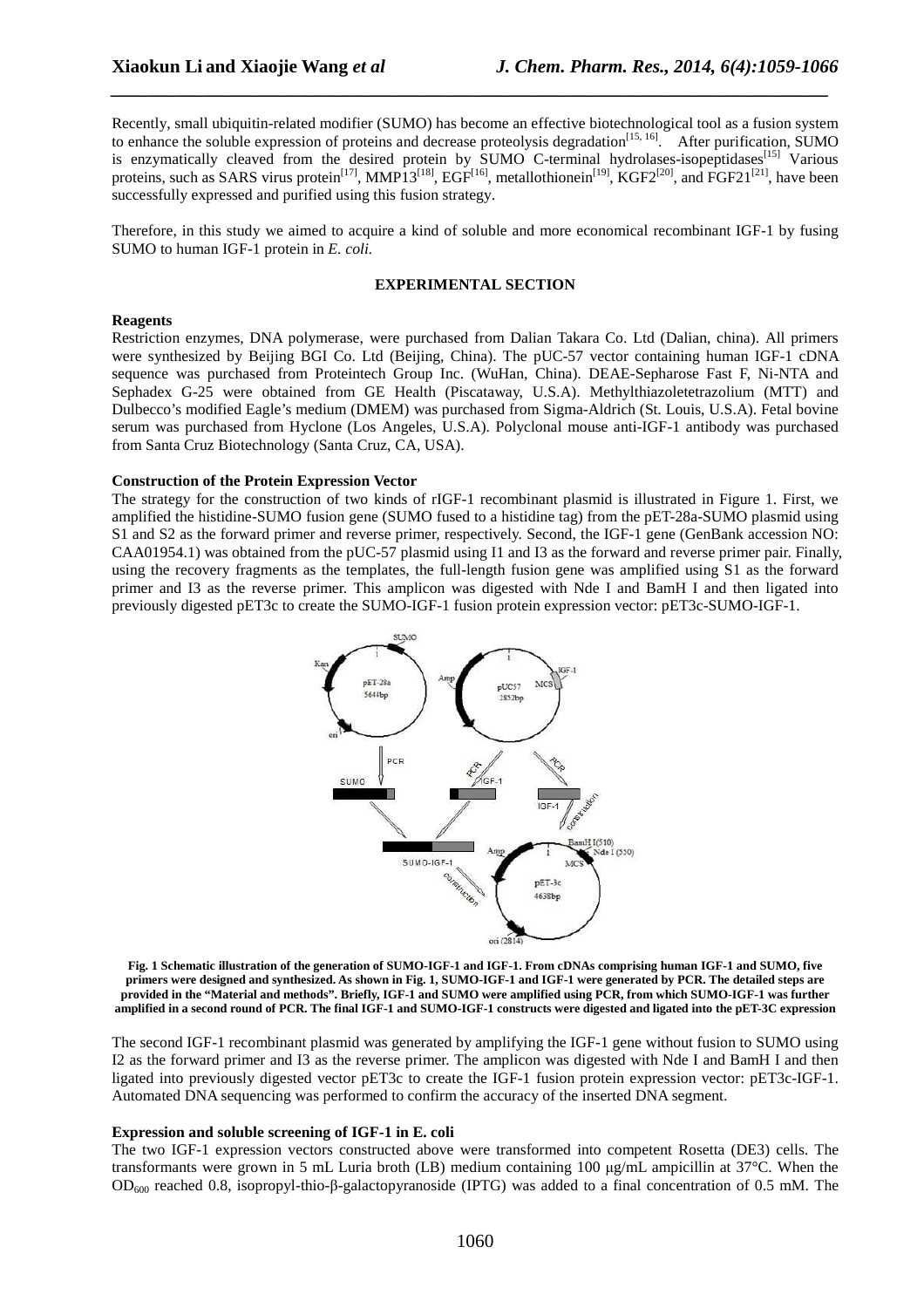culture was incubated at 37℃ for 4 h with shaking at 220 rpm. The expression of each culture was analyzed by sodium dodecyl sulfate-polyacrylamide gel electrophoresis (SDS-PAGE) and the expression level of rIGF-1 was determined by densitometer scanning. The colony with the highest expression level was used in the subsequent scale-up culture.

*\_\_\_\_\_\_\_\_\_\_\_\_\_\_\_\_\_\_\_\_\_\_\_\_\_\_\_\_\_\_\_\_\_\_\_\_\_\_\_\_\_\_\_\_\_\_\_\_\_\_\_\_\_\_\_\_\_\_\_\_\_\_\_\_\_\_\_\_\_\_\_\_\_\_\_\_\_*

After induction, the bacteria were harvested by centrifugation at 20000 rpm for 5 min at 4℃. Cell pellets were suspended in Tris–HCl buffer at a concentration of 20 mM and lysed by sonication. The suspensions were centrifuged at 20000 rpm for 30 min at 4℃. The clear supernatant (soluble fraction) was collected, and the remaining pellets (insoluble fraction) containing inclusion bodies were resuspended in an equal volume of lysis buffer (20mM Tris-HCl buffer and 8M urea, pH 7.8). Both soluble and insoluble fractions were analyzed by sodium dodecyl sulfate-polyacrylamide gel electrophoresis.

## **Purification of SUMO-IGF-1**

All purification procedures were carried out at 4°C. The frozen cell pellet was thawed and resuspended in ice-cold 20 mM Tris–HCl buffer (pH 7.8) containing 1 mM EDTA– 2Na and 0.05% Tween 80 at a ratio of 1 g cell pellet to 8 ml Tris–HCl buffer. The cell suspension was sonicated in an ice bath and the insoluble pellet was removed by centrifugation at 20,000rpm for 15 min. The supernatant was filtered through a 0.45-µm membrane and loaded onto a DEAE Sepharose FF column .The column was washed with three bed volumes of 20 mM Tris–HCl buffer (pH 7.8) until the OD<sub>280</sub> of the eluent reached baseline conditions. Proteins were eluted by 20 mM Tris–HCl buffer (pH 7.8) with step gradients of 0.2 and 0.4 M NaCl. Pooled fractions were applied to a nickel nitrilotriacetic acid resin (Ni-NTA). The column was washed with three bed volumes of 20 mM Tris–HCl buffer (pH 7.8) containing 0.3M NaCl. Contaminating proteins were eluted from the column with wash buffer (20 mM Tris–HCl containing 0.3 M NaCl and 25 mM imidazole, pH=7.8). Finally, SUMO-IGF-1 protein was eluted from the column with elution buffer (20 mM Tris–HCl containing 0.3 M NaCl and 200 mM imidazole, pH=7.8). Samples taken at the elution peak were pooled. The purity of SUMO-IGF-1 was assessed using SDS-PAGE, and the concentration was tested by the Bradford method.

## **Release of the target protein by SUMO protease cleavage**

Fractions were pooled and further desalted with a Sephadex G-25 column. The resulting protein solution was treated with SUMO protease to release the recombinant IGF-1. In a standard cleavage reaction, 50 µg of fusion protein (25 kDa) in a 50-µl digestion buffer (50 mM Tris–HCl containing 0.15 M NaCl and 1 mM DTT, pH=7.8,) was incubated overnight with five units of SUMO protease at 4℃. The result of the cleavage reaction was monitored by SDS-PAGE. After SUMO protease cleavage, the reaction mixture contained N-terminal SUMO, IGF-1 target protein, SUMO-IGF-1 fusion protein, and SUMO protease. The reaction mixture was passed through a Ni-NTA column to remove the SUMO, SUMO-IGF-1, and SUMO protease. Free rIGF-1 was desalted with a Sephadex G-25 column and analyzed with western blot analysis using a polyclonal mouse anti-IGF-1 antibody for immunoblotting according to the manufacturer's protocol.

For high performance liquid chromatography (HPLC) analysis, the purified rIGF-1 was loaded onto a  $C_{18}$  column. The elution was conducted using a linear gradient of 30–70% acetonitrile at a flow rate of 1 mL/min in the presence of 0.1% trifluoroacetic acid.

## **Bioassay for Mitogenic Activity of IGF-1**

NIH-3T3 cells were grown in Dulbecco's Modified Eagle Medium (DMEM) supplemented with 10% fetal bovine serum (FBS), 100 U/ml ampicillin and streptomycin.  $8\times10^3$ cells per well were transferred to a 96-well plate and incubated at 37°C for 24 h. The medium was replaced with DMEM supplemented with 0.4% FBS and the cells were cultured for 24 h. The cells were treated with1280ng/ml IGF-1 and commercial IGF-1 diluted with serum-free DMEM to a serial of concentrations ranged from 0.3 to 1200ng/ml, and incubated for 48 h. The number of viable cells was determined by adding 20 µl methylthiazoleterazolium (MTT) (5 mg/ml) to each well and incubated for 4 h. After removal of the medium, 150 µl dimethyl sulfoxide (DMSO) was added to each well. The plate was kept at room temperature for 30 min, and then the  $OD_{570}$  was measured immediately.

Statistical analysis values are expressed as mean ± standard error of the mean. Comparisons of mean values between two time points were performed using the Student's *t*-test. *P*-values less than 0.05 were considered significantly different. All experiments were repeated at least three times.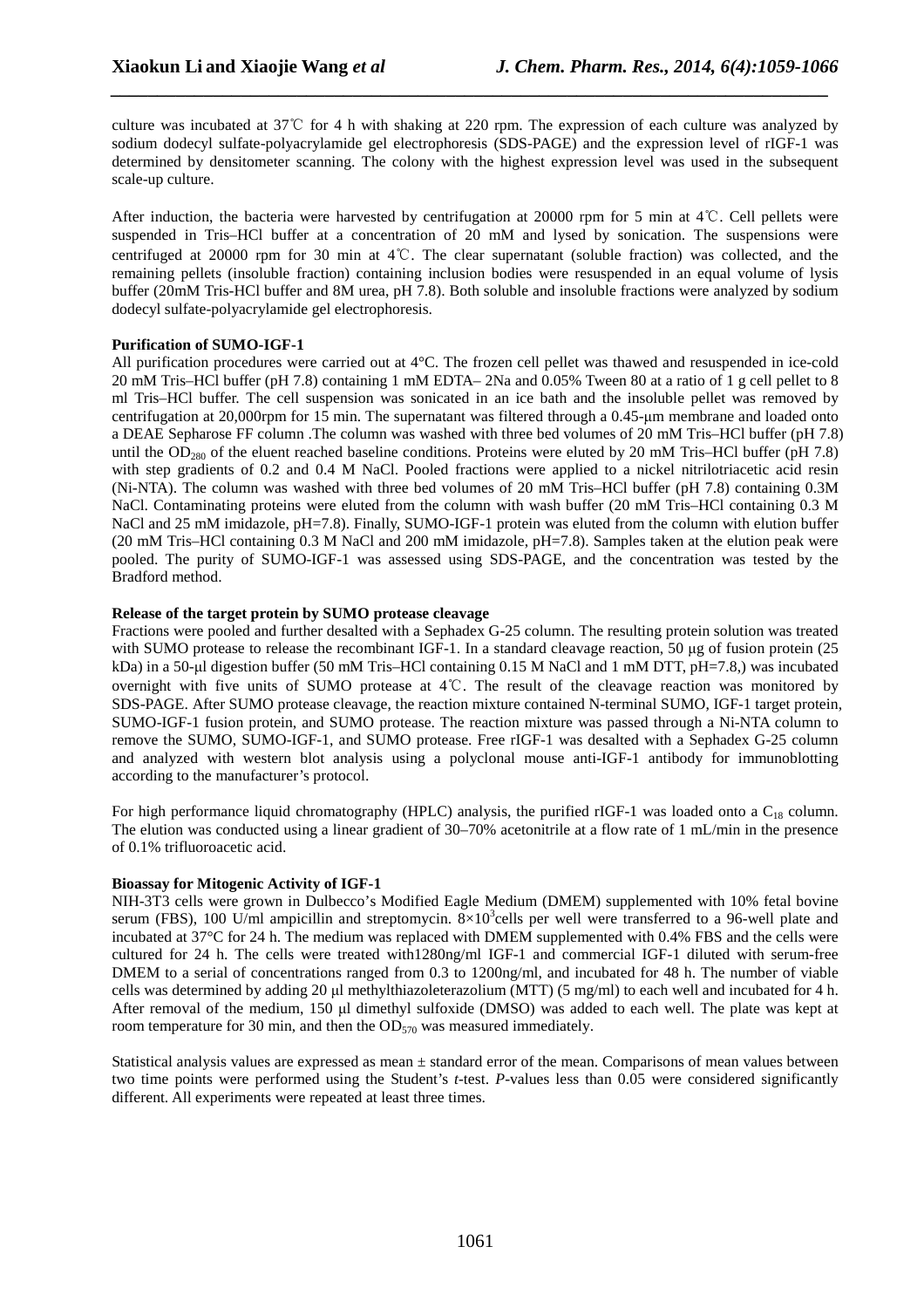### **RESULTS AND DISCUSSION**

*\_\_\_\_\_\_\_\_\_\_\_\_\_\_\_\_\_\_\_\_\_\_\_\_\_\_\_\_\_\_\_\_\_\_\_\_\_\_\_\_\_\_\_\_\_\_\_\_\_\_\_\_\_\_\_\_\_\_\_\_\_\_\_\_\_\_\_\_\_\_\_\_\_\_\_\_\_*

**Generation of IGF-1 and SUMO- IGF-1 expression vectors** 

| Prime name (size) | Sequence $(5^{\circ} - 3^{\circ})$ |
|-------------------|------------------------------------|
| S1(32)            | GGAATTCCATATGCATCATCATCATCATCACG   |
| S2(32)            | TTTCCGGGCCCATACCACCAATCTGTTCTCTG   |
| I1(27)            | GATTGGTGGTATGGGCCCGGAAACCCT        |
| I2(30)            | GGAATTCCATATGGGCCCGGAAACCCTGTG     |
| I3(24)            | CGGGATCCTTATCATGCCGATTTC           |

**Table 1 PCR primers for amplifying the IGF-1 and SUMO- IGF-1 fusion genes** 

To generate the full-length IGF-1 and the SUMO-IGF-1 fusion gene, we designed five specific primers (Table 1). Our strategy is described in Figure 1. The PCR products of IGF-1, SUMO, and SUMO-IGF-1 are shown in Figure 2. The results showed that the human IGF-1 (219 bp) and SUMO-IGF-1 (559 bp, SUMO = 340 bp) were their expected size. The final PCR products (the full-length IGF-1 and SUMO-IGF-1) were digested with two restriction enzymes (Nde I and BamH I) and ligated into the expression vector pET3c. The sequence of the target gene was confirmed by automated DNA sequencing.







**Fig. 3 Expression screening of SUMO-IGF-1 during the optimization of induction conditions. (a) IGF-1 and SUMO-IGF-1 were transformed into E. coli strain Rosetta (DE3). Four hours after IPTG induction, bacterial lysates were analyzed by 12% SDS-PAGE and CBB staining. Lane 1 was un-induced Rosetta (DE3)/pET3c-SUMO-IGF-1; lane 2 was induced Rosetta (DE3)/pET3c-SUMO-IGF-1; lane 3 was induced Rosetta (DE3)/pET3c-IGF-1. The molecular weight of SUMO-IGF-1 is correct at approximately 25 kDa. (b) SUMO-IGF-1 was found exclusively in the soluble fraction after 4 h induction with 0.5 mM IPTG at 37°C. Lanes 1 and 2 were the soluble and insoluble faction, respectively** 

### **Expression screening and optimization of induction conditions for soluble IGF-1**

In these experiments, we screened for the expression of IGF-1 and SUMO-IGF-1 in Rosetta (DE3)-transformed cells. The results demonstrated that SUMO-IGF-1 expressed markedly better than IGF-1 alone (Fig. 3a). We then optimized the induction conditions for soluble rIGF-1. Recombinants were inoculated in fresh LB medium and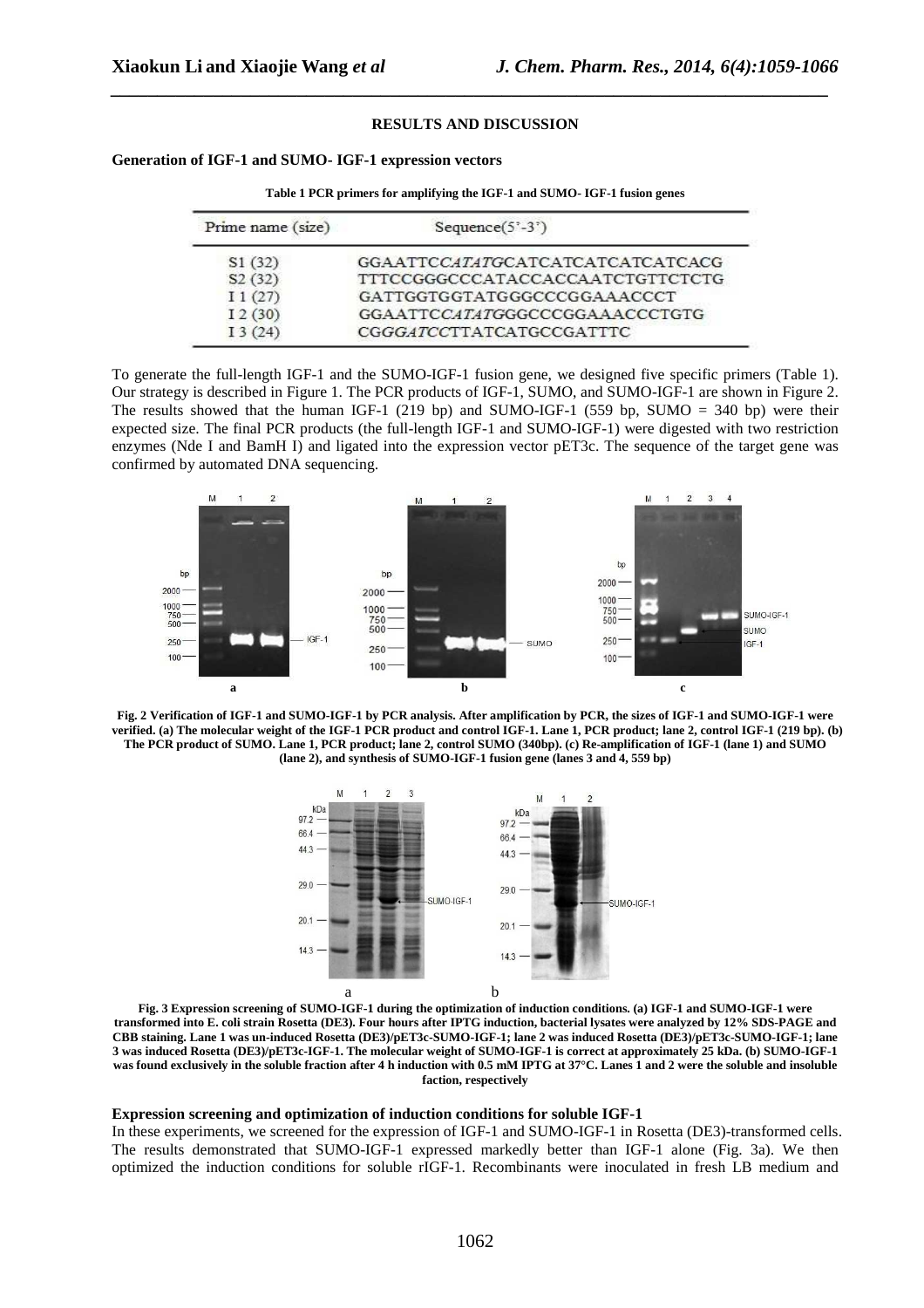incubated in a shaking incubator at 37°C until the  $OD_{600}$  reached 0.8–1.0. IPTG was the added to a final concentration of 0.5 mM for 4 h at 37℃ to induce expression. The cells were collected by centrifugation and lysed by sonication. The supernatants and pellets were collected and analyzed using 12% SDS-PAGE. The results showed that the molecular weight of the expression product was 25 kDa, which corresponds to the predicted size of SUMO-IGF-1. The target protein was more than 25% of the total cellular protein, and the soluble fraction was as much as 95% of the total expressed recombinant protein (Fig. 3b).

*\_\_\_\_\_\_\_\_\_\_\_\_\_\_\_\_\_\_\_\_\_\_\_\_\_\_\_\_\_\_\_\_\_\_\_\_\_\_\_\_\_\_\_\_\_\_\_\_\_\_\_\_\_\_\_\_\_\_\_\_\_\_\_\_\_\_\_\_\_\_\_\_\_\_\_\_\_*





**Fig. 4 Analysis of purified and cleaved SUMO-IGF-1 by SDS-PAGE. After 4 h IPTG induction at 37** ℃**, Rosetta (DE3)/ pET3c-SUMO-IGF-1 were sonicated and centrifuged. The supernatants were loaded onto DEAE Sepharose FF and Ni-NTA columns sequentially. (a) The purification of SUMO-IGF-1 was verified by 12% SDS-PAGE and CBB staining. M was protein molecular weight standard (kDa); lane 1 was purified SUMO-IGF-1 eluted from the Ni-NTA column. (b) The purified SUMO-IGF-1 was digested by SUMO protease 1 at 4** ℃ **overnight, efficiently releasing IGF-1 from SUMO-IGF-1. M was protein molecular weight standard (kDa); lane 1 was Histamine-tagged SUMO and IGF-1** 

According to the isoelectric point of the fusion protein, DEAE Sepharose FF was chosen for the purification of SUMO-IGF-1. Approximately half of the host proteins were removed from SUMO-IGF-1 after it was purified with a DEAE Sepharose FF column. Because SUMO was histidine-tagged, a Ni-NTA affinity column was used for further purification. Contaminating proteins were removed from the Ni-NTA resin using a wash buffer containing 25 mM imidazole. SUMO-IGF-1 was eluted from the resin using an elution buffer containing 200 mM imidazole. SDS-PAGE analysis of samples taken from this step showed that the purity of SUMO-IGF-1 reached 95% (Fig. 4a). A SUMO protease recognition sequence immediately upstream of the target peptide allowed IGF-1 to be released from the fusion protein by cleavage with SUMO protease. To achieve maximal cleavage, the reaction was performed overnight at 4°C. The efficiency of the cleavage was monitored by SDS-PAGE (Fig. 4b). Isolation of recombinant rIGF-1 from the cleavage mixture and further characterization of rIGF-1 by western blot and HPLC .After cleavage with SUMO protease 1, the cleavage mixture was incubated with Ni-NTA resin. SUMO, SUMO-IGF-1, and SUMO protease 1 were bounded to the Ni-NTA resin. And only rIGF-1 flowed through the column with the digestion buffer. Our results showed that rIGF-1 was highly purified (Fig. 5a) and could react with the human IGF-1 polyclonal antibody by western blot (Fig. 5b). HPLC analysis of the target protein showed a major peak of rIGF-1, with a retention time of 11.534 min; the purity exceeded 95% (Fig. 5c).



**Fig. 5 SDS-PAGE analysis of rIGF-1 and its characterization by HPLC. (a) rIGF-1 was analyzed by 12% SDS-PAGE and CBB staining. M was protein molecular weight marker (kDa); lane 1 was rIGF-1. (b) Western blot analysis of rIGF-1. Following SDS-PAGE, Western blot analysis was done used an anti-IGF-1 antibody. Lane 1 was commercial IGF-1, as a positive control; lane 2 was rIGF-1. (c) The purity of rIGF-1 was further evaluated by HPLC analysis using a C18 column. As seen from the chromatogram, the y-axis indicates the absorbance, while the x-axis represents elution time (in minutes). The main peak eluted at 11.534 min. The purity of purified IGF-1 was greater than 95%**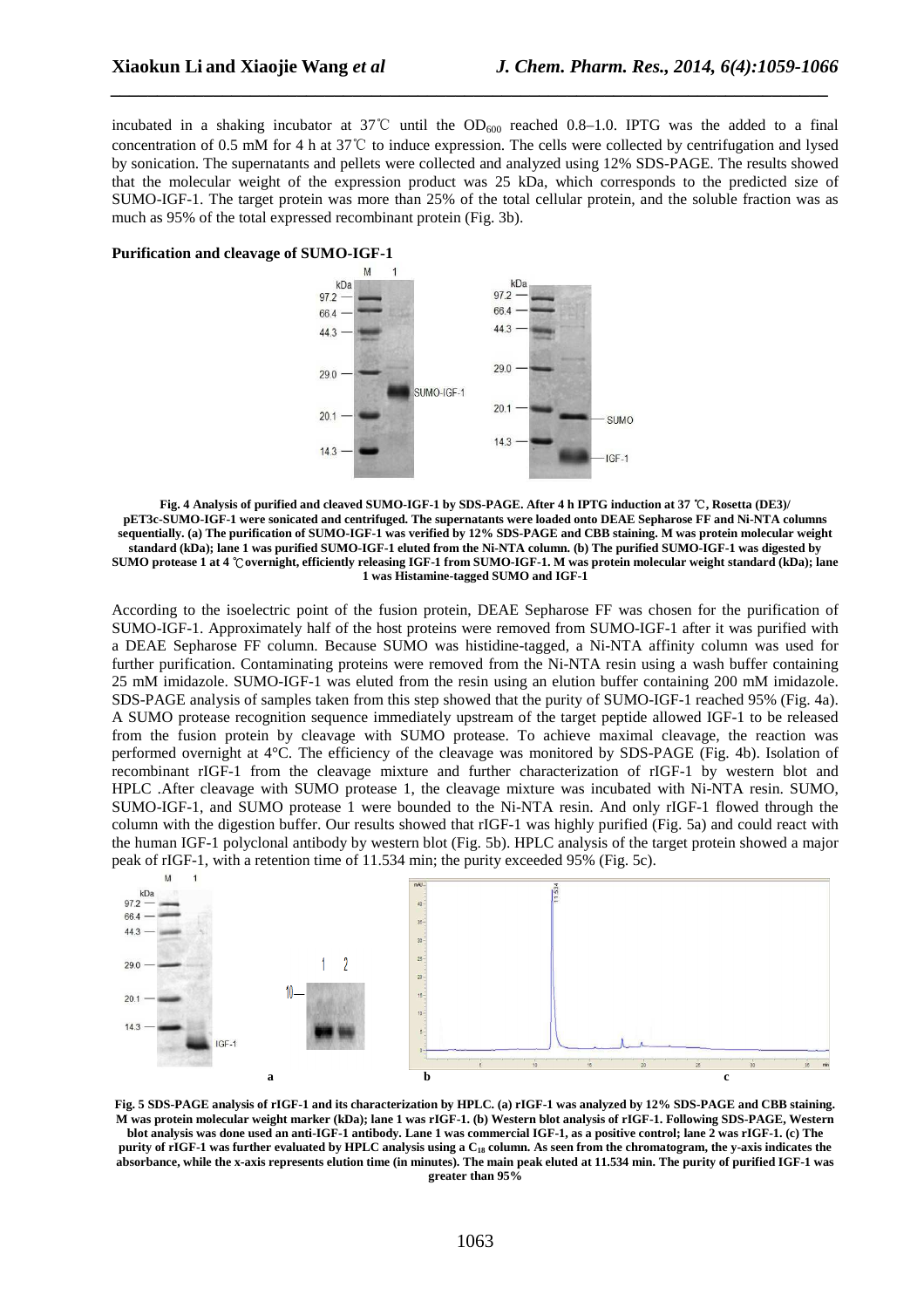## **Mitogenic activity assay**

The biological activity of rIGF-1 was determined by its ability to stimulate the proliferation of NIH-3T3 cells. We found that rIGF-1 was able to stimulate the proliferation of NIH-3T3 cells in a dose-dependent manner (Fig. 6), comparable to that achieved with commercial IGF-1. These results also demonstrate that the biological activity of rIGF-1 was approximate to the commercial IGF-1.

*\_\_\_\_\_\_\_\_\_\_\_\_\_\_\_\_\_\_\_\_\_\_\_\_\_\_\_\_\_\_\_\_\_\_\_\_\_\_\_\_\_\_\_\_\_\_\_\_\_\_\_\_\_\_\_\_\_\_\_\_\_\_\_\_\_\_\_\_\_\_\_\_\_\_\_\_\_*



**Fig. 6 Proliferative activity of IGF-1 on NIH-3T3 cells. NIH-3T3 cells were incubated with commercial IGF-1 or rIGF-1 at the indicated concentrations for 48 h. Cell proliferation was determined by the MTT cell proliferation assay. Data presented are the mean (±SDs) of triplicate tests** 

#### **DISCUSSION**

Given its important function for growth and metabolism, as well as its association with a spectrum of disorders, IGF-1 has received much attention. Studies showed that low doses of IGF-1 significant improved intestinal absorption<sup>[22]</sup>, hypogonadism<sup>[23]</sup>, and liver functions<sup>[24]</sup> in liver cirrhosis rats . However, its needs a daily doses of 1.5 to 2 mg IGF-1 in liver cirrhosis patients replacement therapy<sup>[25]</sup>. Thus, a liver cirrhosis patient needed a good deal of IGF-1. Since it's very difficult to obtain from nature, its treatment was costly. In recent years, a lot of researchers tried to acquire IGF-1 by other methods. Hunt et al. expression IGF-1 in CHO cells<sup>[10]</sup>, Henry et al. acquired IFG-1 in transgenic chloroplasts<sup>[25]</sup>. They were either expensive or needing a long production cycle. Kim et al. expressed IGF-1 in Escherichia coli<sup>[26]</sup>. However, its protein presented as inclusion bodies. And its difficulty in purification has hindered its clinical applicability. Therefore, we have reported a novel strategy to enhance the expression and purify of recombinant IGF-1. Compared with native IGF-1, SUMO-IGF-1 showed markedly higher protein expression. This is likely due to the chaperone-like activity of SUMO, which maintains IGF-1 in a soluble state. The fusion of SUMO to other proteins has also shown improved expression of those proteins in  $E$ ,  $\text{col}[i^{[27]}]$ . Otherwise, in this study after IGF-1 was released from the fusion protein, it didn't have methionine at the N-terminal of IGF-1. Thus it's highly similar to native IGF-1.

pET vectors were extensively used in prokaryotic expression system. They adopted T7 RNA polymerase to selective activate T7 phage promoter. T7 RNA polymerase is about five-fold faster than E.coli RNA polymerase when they transcribed mRNA. pET-3c vector as an efficient vector had been successfully achieved relative proteins in Escherichia coli <sup>[28, 29]</sup>. Fortunately, we also acquired high-level productive SUMO-IGF-1 through pET-3c vector. Because of the rare codons (AUA, AGG, AGA, CUA, CCC, and GGA) present in SUMO, we chose the Rosetta (DE3) strain of *E. coli* for a more efficient expression system. Liu et al. had previously demonstrated that the Rosetta (DE3) strain was more effective than the BL21(DE3) strain for the expression of SUMO-FGF23<sup>[27]</sup>. In this study, we have shown that soluble SUMO-IGF-1 comprised over 25% of all cellular protein at optimal expression conditions (0.5 mM IPTG induction for 4 h at 37°C) in Rosetta (DE3) cells.

Recently, SUMO has become a commonly used N-terminal fusion partner to enhance functional protein production in prokaryotic expression systems because it can significantly improve protein stability and solubility<sup>[30]</sup>. Then it could be directly used for DEAE Sepharose FF column or Ni-NTA affinity column to purification after dissolved in crude extract. And its purity reach higher that added DEAE Sepharose FF column before used Ni-NTA affinity column to purification. Compared with inclusion bodies, its purification didn't need the difficult process of denaturation and renaturation. Thus it was minimized the operation and time of purification. Simultaneously, its biological activity was maintained at a high degree. Furthermore, the SUMO moiety can be conveniently removed by SUMO protease 1 with remarkable fidelity and efficiency  $^{[15, 17]}$ . If the target protein is fused directly to the C-terminus of SUMO, it will be released with the desired N-terminal amino acid sequence when cleaved by SUMO protease  $1^{[18, 31]}$ .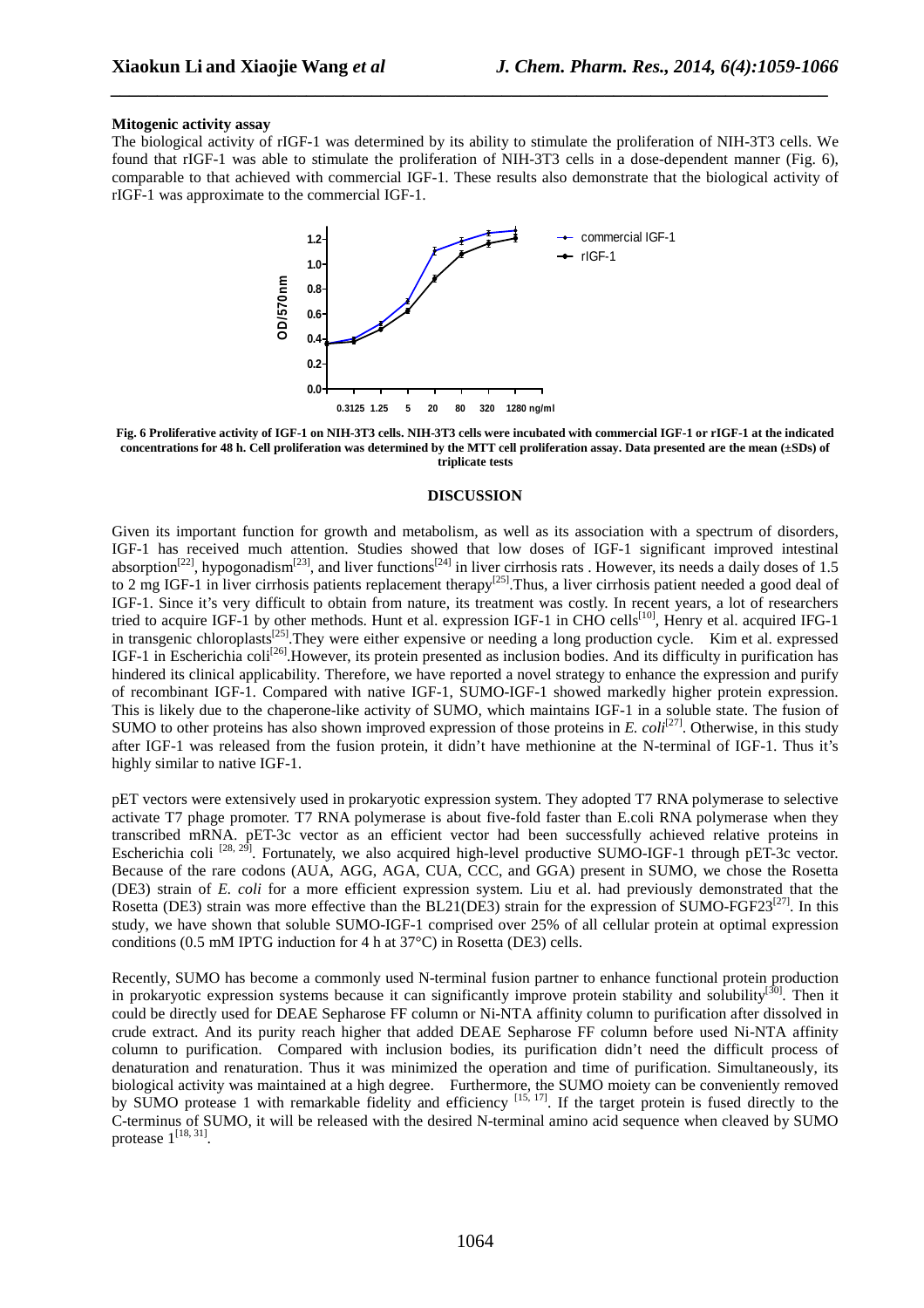### **CONCLUSION**

*\_\_\_\_\_\_\_\_\_\_\_\_\_\_\_\_\_\_\_\_\_\_\_\_\_\_\_\_\_\_\_\_\_\_\_\_\_\_\_\_\_\_\_\_\_\_\_\_\_\_\_\_\_\_\_\_\_\_\_\_\_\_\_\_\_\_\_\_\_\_\_\_\_\_\_\_\_*

In summary, rIGF-1 was successfully expressed in *E. coli* Rosetta (DE3) as a SUMO-IGF-1 fusion protein. The fusion protein was produced as a water-soluble type with a high yield. The biological activity of purified IGF-1 was verified by stimulating the proliferation of NIH-3T3 cells in a dose-dependent manner comparable to commercial IGF-1. This suggests that this expression system may be a more efficient and economical alternative to produce bioactive IGF-1 that can be used in both clinical and research applications.

## **Acknowledgments**

This work was financially supported by a grant from the National Natural Science Foundation of China (no. 8107071 4) and Zhejiang Province scientific and technological innovations group (no. 2012 R10042-03) .In this study, Fuyong Li performed the main experiments of this project, including rhIGF-1 construction, purification, western blot assay, and activity analysis. Lu Tang supported the SUMO protease and revised the manuscript. Min Hui and Linna Li performed in vivo activity assay of IGF-1.Long Zheng, Xuechao Jia and Peng Lin participated in the purification of IGF-1, the cloning of the fusion gene and constructing the expression plasmid. Xiaokun Li and Xiaojie Wang, as the Principal Investigators of the project, provided experimental fundament, revised the manuscript. All authors have read and approved the manuscript.

#### **REFERENCES**

[1] Imrie H, Viswambharan H, Sukumar P, Abbas A, Cubbon RM, Yuldasheva N, Gage M, Smith J, Galloway S, Skromna A, Rashid ST, Futers TS, Xuan S, Gatenby VK, Grant PJ, Channon KM, Beech DJ, Wheatcroft SB, Kearney MT. *Diabetes*, **2012**, 61(9), 2359-68.

[2] Ittermann T, Noord C, Friedrich N, Dorr M, Felix SB, Nauck M, Volzke H, Hofman A, Witteman JC, Stricker BH, Wallaschofski H. *Growth Horm IGF Res,* **2012**, 22(1), 1-5.

[3] Oh J, Kim JY, Park S, Youn JC, Son NH, Shin DJ, Lee SH, Kang SM, Jee SH, Jang Y. *Clin Chim Acta*, **2012**, 413(3-4), 506-10.

[4] Wang W, Yu JT, Tan L, Liu QY, Wang HF, Ma XY. *Neurosci Lett,* **2012**, 531(1), 20-3.

[5] Caliebe J, Broekman S, Boogaard M, Bosch CA, Ruivenkamp CA, Oostdijk W, Kant SG, Binder G, Ranke MB,

Wit JM, Losekoot M. *Horm Res Paediatr*, **2012**, 77(4), 250-60.

[6] Forbes BE.*Pediatr Endocrinol Rev,* **2011**, 8(4), 374-81.

[7] Fuqua JS, Derr M, Rosenfeld RG, Hwa V. *Horm Res Paediatr*, **2012**, 78(1), 59-66.

[8] Barner C, Petersson M, Eden Engstrom B, Hoybye C. *Eur J Endocrinol*, **2012**, 167(5), 697-703.

[9] Suzuki MH.*Clin Calcium*, **2013**, 23(2), 263-9.

[10]Hunt SM, Pak SC, Bridges MW, Gray PP, Sleigh MJ. Cytotechnology, **1997**, 24(1), 55-64.

[11]Saito Y, Yamada H, Niwa M, Ueda I. *J Biochem*, **1987**, 101(1), 123-34.

[12]Schulz MF, Buell G, Schmid E, Movva R, Selzer G. *J Bacteriol*, **1987**, 169(12), 5385-92.

[13]Elliott S, Fagin KD, Narhi LO, Miller JA, Jones M, Koski R, Peters M, Hsieh P, Sachdev R, Rosenfeld RD. *J Protein Chem*, **1990**, 9(1), 95-104.

[14]Gellerfors P, Axelsson K, Helander A, Johansson S, Kenne L, Lindqvist S, Pavlu B, Skottner A, Fryklund L. *J Biol Chem,* **1989**, 264(19), 11444-9.

[15]Butt TR, Edavettal SC, Hall JP, Mattern MR. *Protein Expr Purif,* **2005**, 43(1), 1-9.

[16]Sun Z, Xia Z, Bi F, Liu JN. *Appl Microbiol Biotechnol,* **2008**, 78(3), 495-502.

[17]Zuo X, Mattern MR, Tan R, Li S, Hall J, Sterner DE, Shoo J, Tran H, Lim P, Sarafianos SG, Kazi L, Navas-Martin S, Weiss SR, Butt TR. *Protein Expr Purif,* **2005**, 42(1), 100-10.

[18]Marblestone JG, Edavettal SC, Lim Y, Lim P, Zuo X, Butt TR. *Protein Sci,* **2006**, 15(1), 182-9.

[19]Huang Y, Su Z, Li Y, Zhang Q, Cui L, Su Y, Ding C, Zhang M, Feng C, Tan Y, Feng W, Li X, Cai L. J *Pharmacol Exp Ther*, **2009**, 329(2), 469-78.

[20]Wu X, Nie C, Huang Z, Nie Y, Yan Q, Xiao Y, Su Z, Huang Y, Xiao J, Zeng Y, Tan Y, Feng W, Li X. *Mol Biotechnol,* **2009**, 42(1), 68-74.

[21]Wang H, Xiao Y, Fu L, Zhao H, Zhang Y, Wan X, Qin Y, Huang Y, Gao H, Li X. *BMC Biotechnol,* **2010**, 10(14), 1472-6750.

[22]Castilla-Cortazar I, Picardi A, Tosar A, Ainzua J, Urdaneta E, Garcia M, Pascual M, Quiroga J, Prieto *J. Am J Physiol,* **1999**, 276(1 Pt 1), G37-42.

[23]Castilla-Cortazar I, Garcia M, Quiroga J, Diez N, Diez-Caballero F, Calvo A, Diaz M, Prieto *J. Hepatology*, **2000**, 31(3), 592-600.

[24]Castilla-Cortazar I, Garcia M, Muguerza B, Quiroga J, Perez R, Santidrian S, Prieto *J. Gastroenterology,* **1997**, 113(5), 1682-91.

[25]Daniell H, Ruiz G, Denes B, Sandberg L, Langridge W. *BMC Biotechnol,* **2009**, 9(33), 1472-6750.

[26]Kim SO, Lee YI.*J Biotechnol,* **1996**, 48(1-2), 97-105.